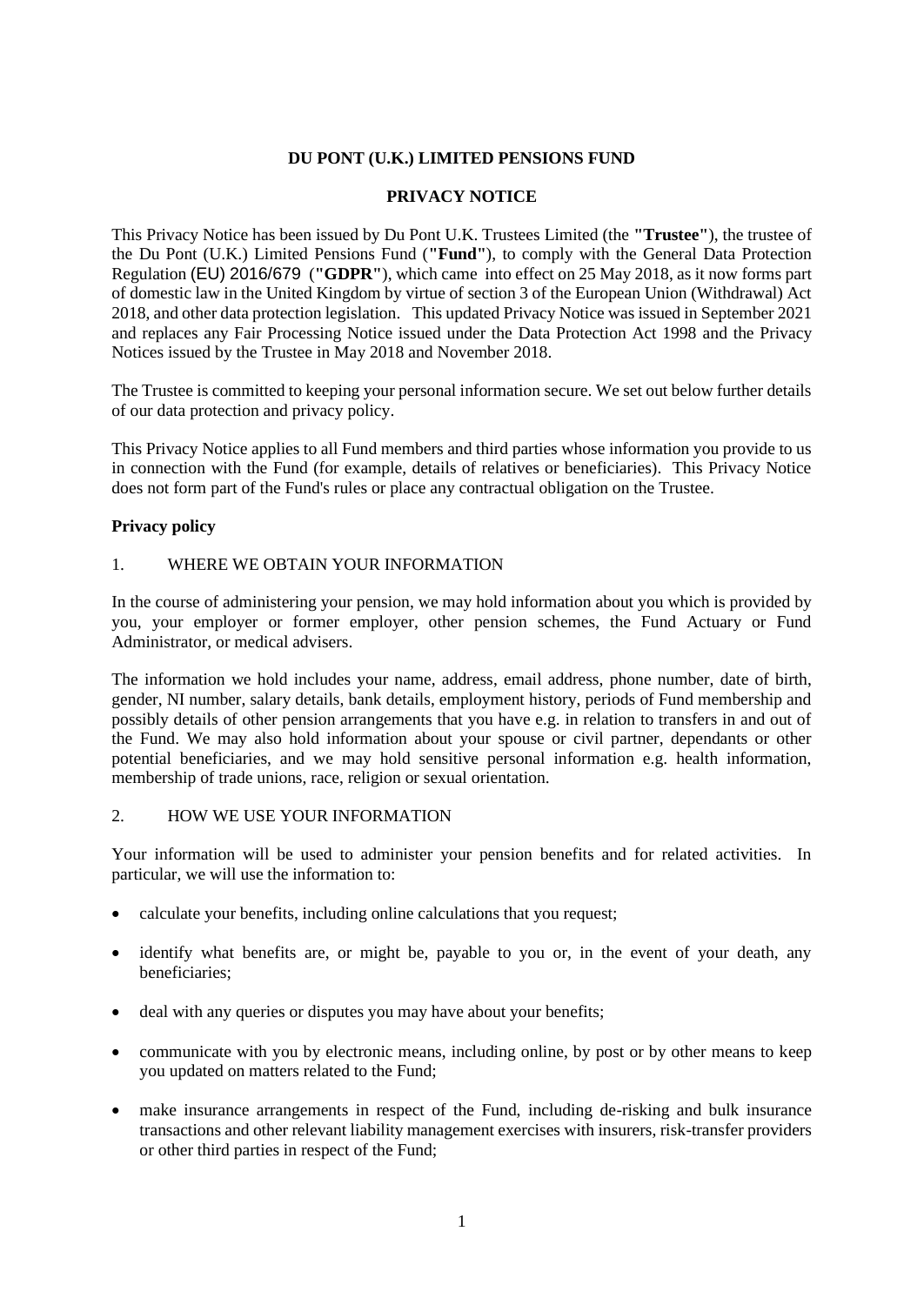• provide you with information about your benefits and options available to you.

## 3. WHY WE USE YOUR INFORMATION

The law requires that the Trustee only uses your personal data for defined lawful purposes.

We will only use your data where:

- it is necessary to comply with our legal and contractual obligations as Trustee, e.g. to pay your benefits as they fall due;
- it is necessary to protect your interests, e.g. if we need to let you know about benefit options; or
- it is in the legitimate interests of the Trustee to use your data in that way, and in doing so we are not breaching your rights, e.g. any of the uses referred to above.

The processing of special categories of data (such as health information) will be justified by one of the conditions above, and on such additional basis as required by the GDPR and/or the Data Protection Act 2018. Where we process special category data on the basis of your consent, you will have the right to withdraw that consent at any time but please note that failure to provide consent, or withdrawal of the consent, could affect our ability to assess your entitlement to certain benefits, e.g. without access to your medical information, the Trustee could not process a claim for ill-health early retirement. If you do withdraw consent, then that will not affect the lawful basis on which the data was processed prior to consent being withdrawn.

## 4. SHARING YOUR INFORMATION

We may share your information with:

- any of your employers or former employers who participate in the Fund;
- our professional advisers (including legal advisers, consultants, medical advisers and auditors);
- the third party administrator appointed by the Trustee to provide day to day administration services;
- the Fund actuary;
- other organisations providing services to the Trustee, including pensions governance and communications providers, pensions tracing services, and brokers, insurers, reinsurers and other risk-transfer and liability management providers engaged by the Trustee,

either on an ongoing or one-off basis, but in each case only in relation to matters connected to the administration of the Fund and your benefits under it. We will never use or transfer your data for purposes unconnected with the administration of the Fund.

Some third parties to whom we may disclose personal data, for instance professional advisers, are data controllers in their own right, and you should refer to their own privacy notices, which can be found on the websites listed at the end of this notice, and policies in respect of how they use your personal data.

We may also share your information with government agencies and other authorities (including HMRC and the Pensions Regulator) where necessary for the proper administration of your benefits, the prevention of crime or to meet legal and regulatory requirements.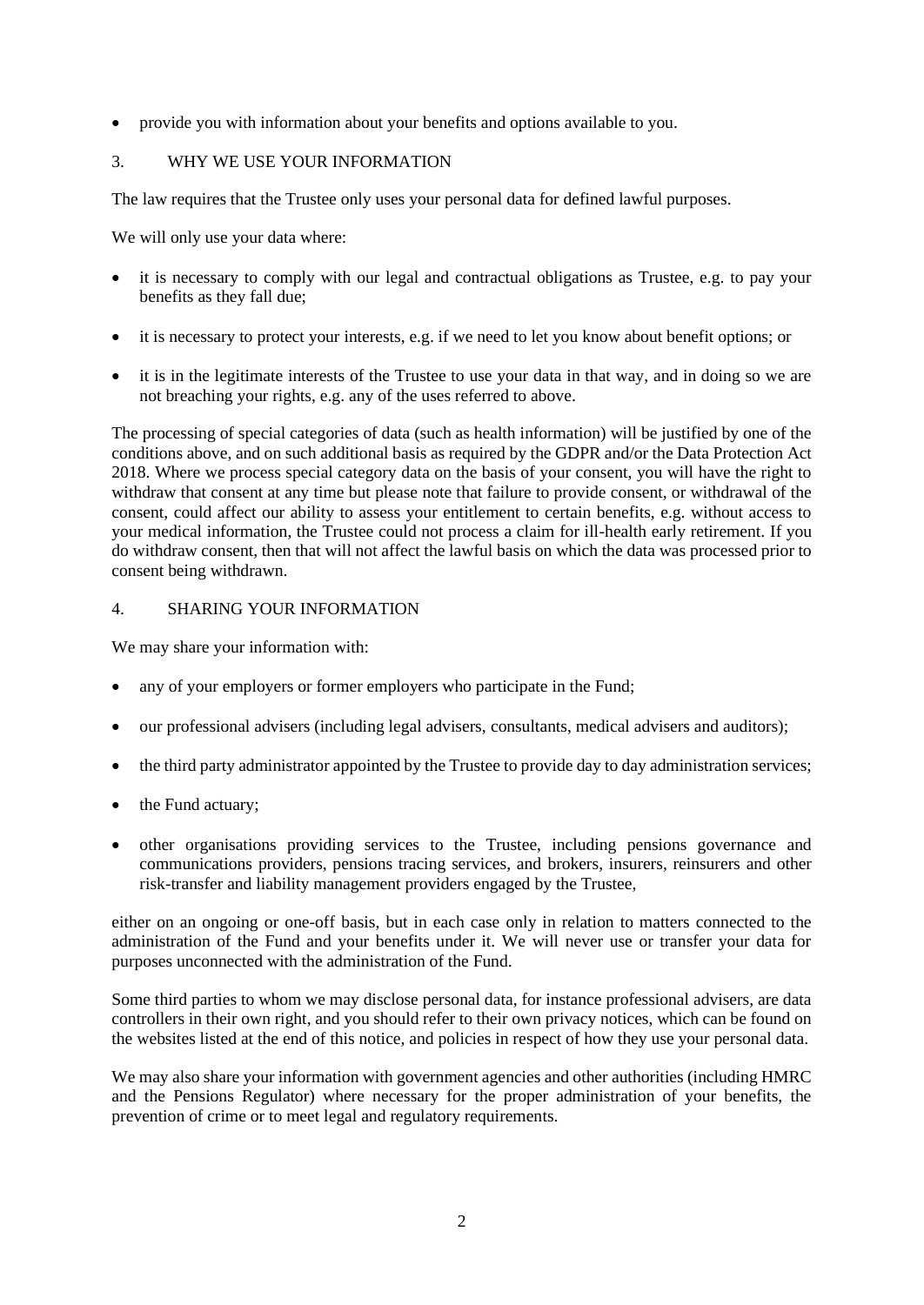Your personal data may also be disclosed to advisors, potential transaction partners or interested third parties in connection with the consideration, negotiation or completion of a corporate transaction or restructuring of the Fund's sponsoring employer.

Parties that process data that is shared with them will be "data processors".

## 5. PROCESSING YOUR INFORMATION OUTSIDE THE EUROPEAN ECONOMIC AREA ("EEA")

All countries within the EEA have similar standards for the protection of personal data as the UK. Where any of your information is transferred outside the EEA (e.g. because any of our advisers or service providers have IT systems located in other jurisdictions, or because this is necessary to operate the overseas pensioner payroll) we ensure that there are appropriate safeguards in place to ensure the security of personal data. Please see the "Contact us" section below if you would like further information about these safeguards.

# 6. SECURITY OF YOUR INFORMATION

The Trustee is committed to ensuring that your personal information is secure. We have in place appropriate technical and contractual measures to ensure that information is only shared for the reasons, and by the means, set out in this notice. The Trustee takes great care to ensure that your information is kept secure when we need to share this with a third party as outlined above.

## 7. HOW LONG DO WE KEEP YOUR INFORMATION?

Pension schemes are long-term. We will of course keep your personal information for as long as you are a member of the Fund. We will also retain some information for a period after you leave the Fund, e.g. following a transfer out, to enable us to deal with any queries that may arise after you have left. We will keep information after you have left the Fund for as long as we believe necessary in order efficiently to administer the Fund.

# 8. MONITORING AND RECORDING

We may monitor, record, store and use any telephone, email or other communication with you in order to maintain a record of any instructions given to us, for training purposes, for crime prevention and to improve the quality of service to Fund members.

# 9. ACCESS TO YOUR INFORMATION

By law you are entitled to know what personal information we hold about you, the purpose for which we hold it and the identity of any person to whom it has been disclosed. You can also ask us to correct any errors in your data, and can ask for unnecessary or outdated data to be deleted. You can also object to the processing. Please see the "Contact us" section if you would like more information.

You are also entitled to receive a copy of the information and you can exercise these rights by contacting the Trustees.

## 10. CONTACT US

The Trustee is a "data controller" in relation to the Fund, i.e. we determine the purposes for which your personal data are processed, and how they are processed. If you would like any further information about the Trustee's approach to data protection and privacy, or to request details about the information we hold, please contact us as follows: